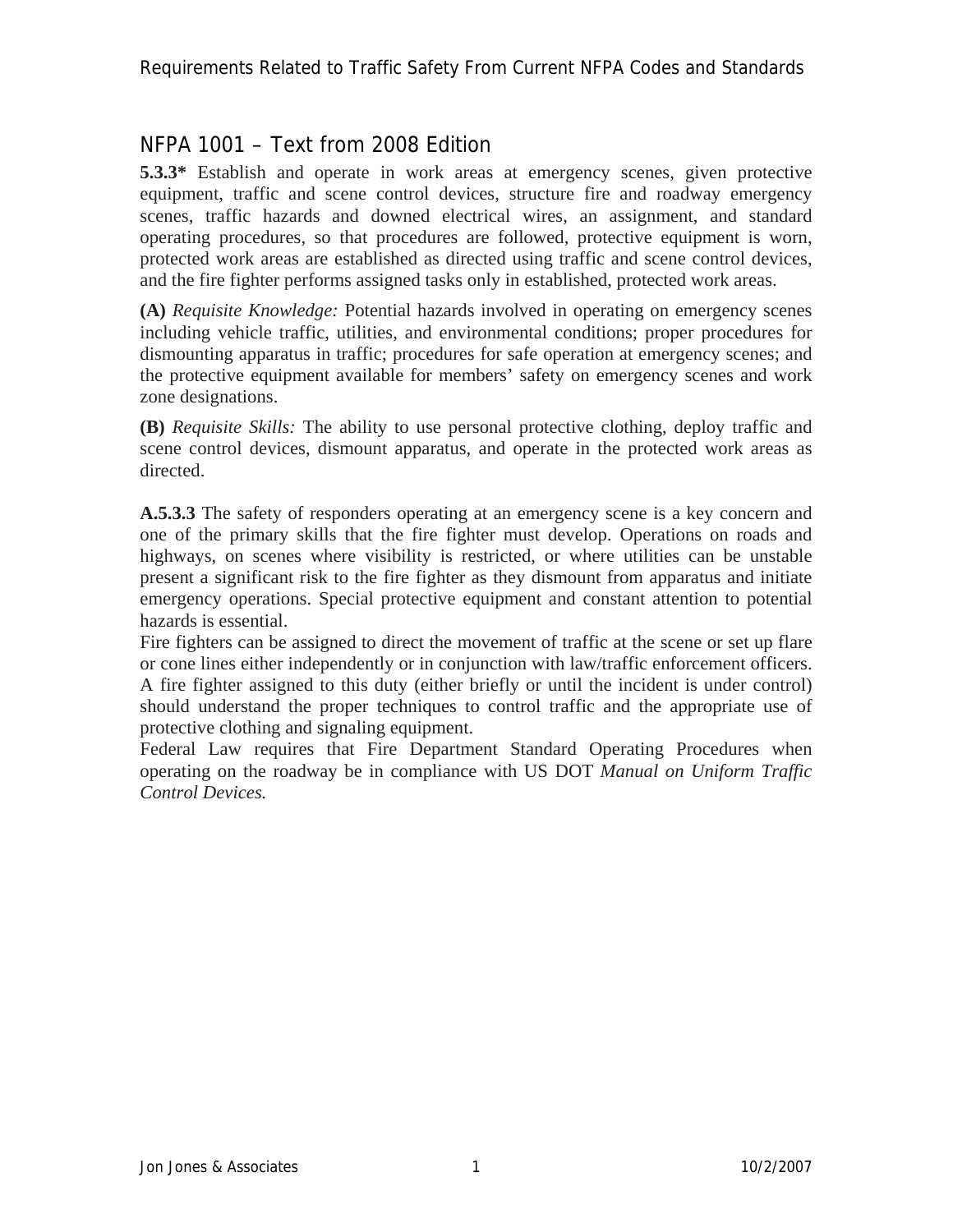# NFPA 1006 – Text from 2003 Edition

**8.1.2\*** Establish "scene" safety zones, given scene security barriers, incident location, incident information, and personal protective equipment, so that action hot, warm, and cold safety zones are designated, zone perimeters are consistent with incident requirements, perimeter markings can be recognized and understood by others, zone boundaries are communicated to incident command, and only authorized personnel are allowed access to the rescue scene.

**(A)** *Requisite Knowledge:* Use and selection of personal protective equipment, traffic control flow and concepts, types of control devices and tools, types of existing and potential hazards, methods of hazard mitigation, organizational standard operating procedure, and types of zones and staffing requirements.

**(B)** *Requisite Skills:* The ability to select and use personal protective equipment, apply traffic control concepts, position traffic control devices, identify and mitigate existing or potential hazards, and apply zone identification and personal safety techniques.

**A.8.1.2** The intent of this section is to establish working zones in, around, or near a working incident. It is expected that the established zones function with AHJ incident management systems currently in place.

Traffic control concepts include utilizing devices and resources such as law enforcement, fire services personnel, auxiliary police, cones, flares, lane markings, and flashlights to direct, restrict, or stop work as necessary to the movement of vehicular traffic in, around, or near a working incident, in order to protect victims and rescuers. The term *traffic control* also implies the control of pedestrians, rescuers, emergency vehicles, and equipment traffic.

(Note This material will be renumbered as 10.1.2 and A.10.1.2 in the 2008 Revision of the document. There are no proposed changes to the language.)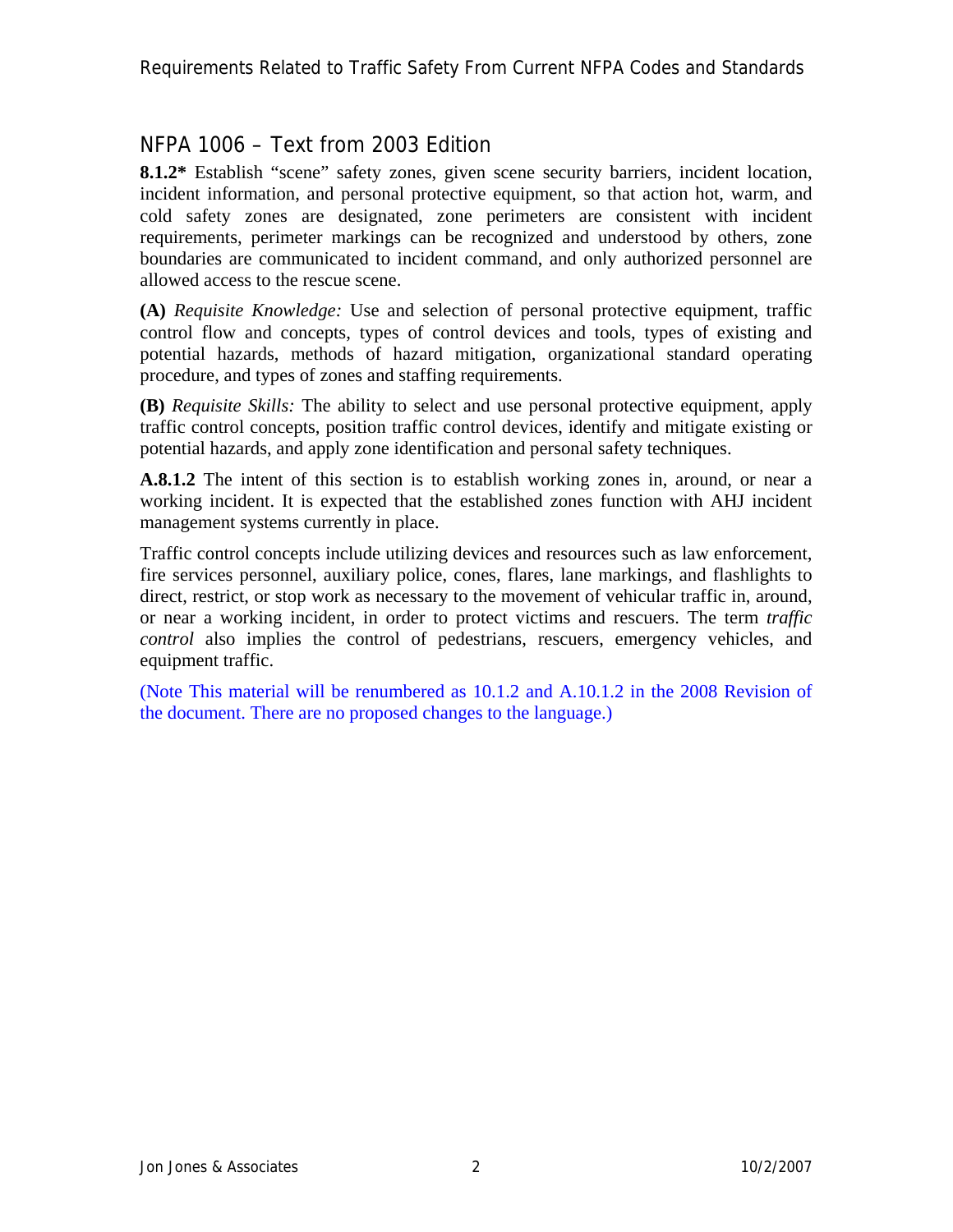# NFPA 1021, 2003 Edition

## **Fire Officer I**

**4.6.2** Develop an initial action plan, given size-up information for an incident and assigned emergency response resources, so that resources are deployed to control the emergency.

**(A)\*** Requisite Knowledge. Elements of a size-up, standard operating procedures for emergency operations, and fire behavior.

**(B)** Requisite Skills. The ability to analyze emergency scene conditions; to activate the local emergency plan, including localized evacuation procedures; to allocate resources; and to communicate orally.

**4.6.3\*** Implement an action plan at an emergency operation, given assigned resources, type of incident, and a preliminary plan, so that resources are deployed to mitigate the situation.

**(A)** Requisite Knowledge. Standard operating procedures, resources available for the mitigation of fire and other emergency incidents, an incident management system, scene safety, and a personnel accountability system.

**(B)** Requisite Skills. The ability to implement an incident management system, to communicate orally, to manage scene safety, and to supervise and account for assigned personnel under emergency conditions.

**A.4.6** Emergency service delivery is the component of fire department organization providing mitigation of responses to emergency incidents, such as those involving fires, emergency medical situations, mass casualties, hazardous materials, weapons of mass destruction, and terrorism, as well as other emergency events.

**A.4.6.2(A)** Size-up includes the many variables that the officer observes from the time of the alarm, during response, and upon arrival in order to develop an initial action plan to control an emergency incident. These observations can include building type and occupancy, fire involvement, number of occupants, mechanism of injury, materials spilled or involved in fire, wind direction, topography, and demographics, among others.

**A.4.6.3** This requirement takes into consideration the officer's ability to give orders, direct personnel, evaluate information, and allocate resources to respond to the wide variety of emergency situations the fire service encounters.

### **Fire Officer II**

**5.6.1** Produce operational plans, given an emergency incident requiring multi-unit operations, so that required resources and their assignments are obtained and plans are carried out in compliance with approved safety procedures resulting in the mitigation of the incident.

**(A)** Requisite Knowledge. Standard operating procedures; national, state/provincial, and local information resources available for the mitigation of emergency incidents; an incident management system; and a personnel accountability system.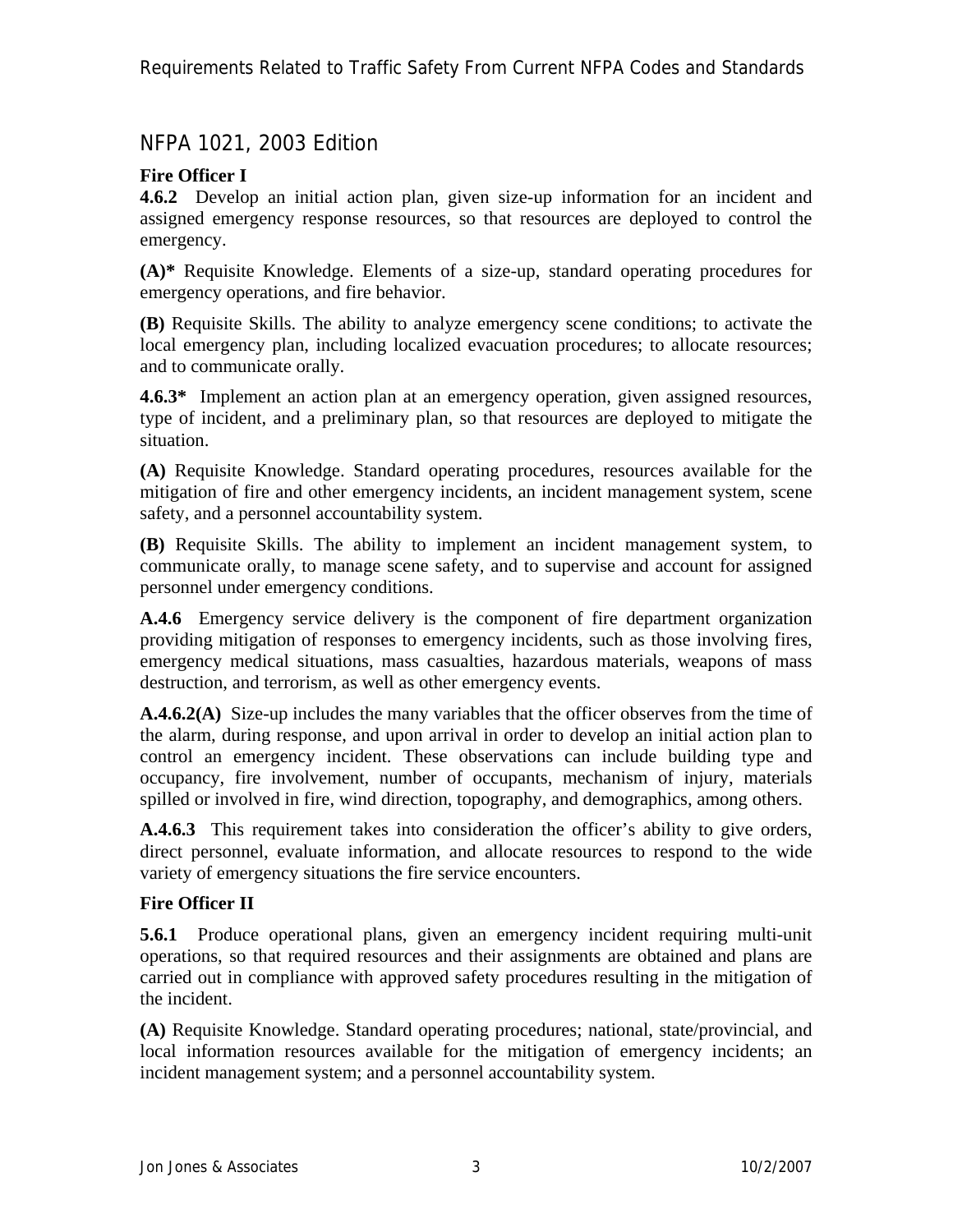Requirements Related to Traffic Safety From Current NFPA Codes and Standards

**(B)** Requisite Skills. The ability to implement an incident management system, to communicate orally, to supervise and account for assigned personnel under emergency conditions; and to serve in command staff and unit supervision positions within the Incident Management System.

### **Fire Officer III**

**6.6.1** Prepare an action plan, given an emergency incident requiring multiple agency operations, so that the required resources are determined and the resources are assigned and placed to mitigate the incident.

**(A)** Requisite Knowledge. Policies and procedures, resources, capabilities, roles, responsibilities, and authority of support agencies.

**(B)** Requisite Skills. The ability to use evaluative methods, to delegate authority, to communicate orally and in writing, and to organize plans.

(Note: There are no proposed changes to the language in the proposed revision of the document in the 2008 cycle.)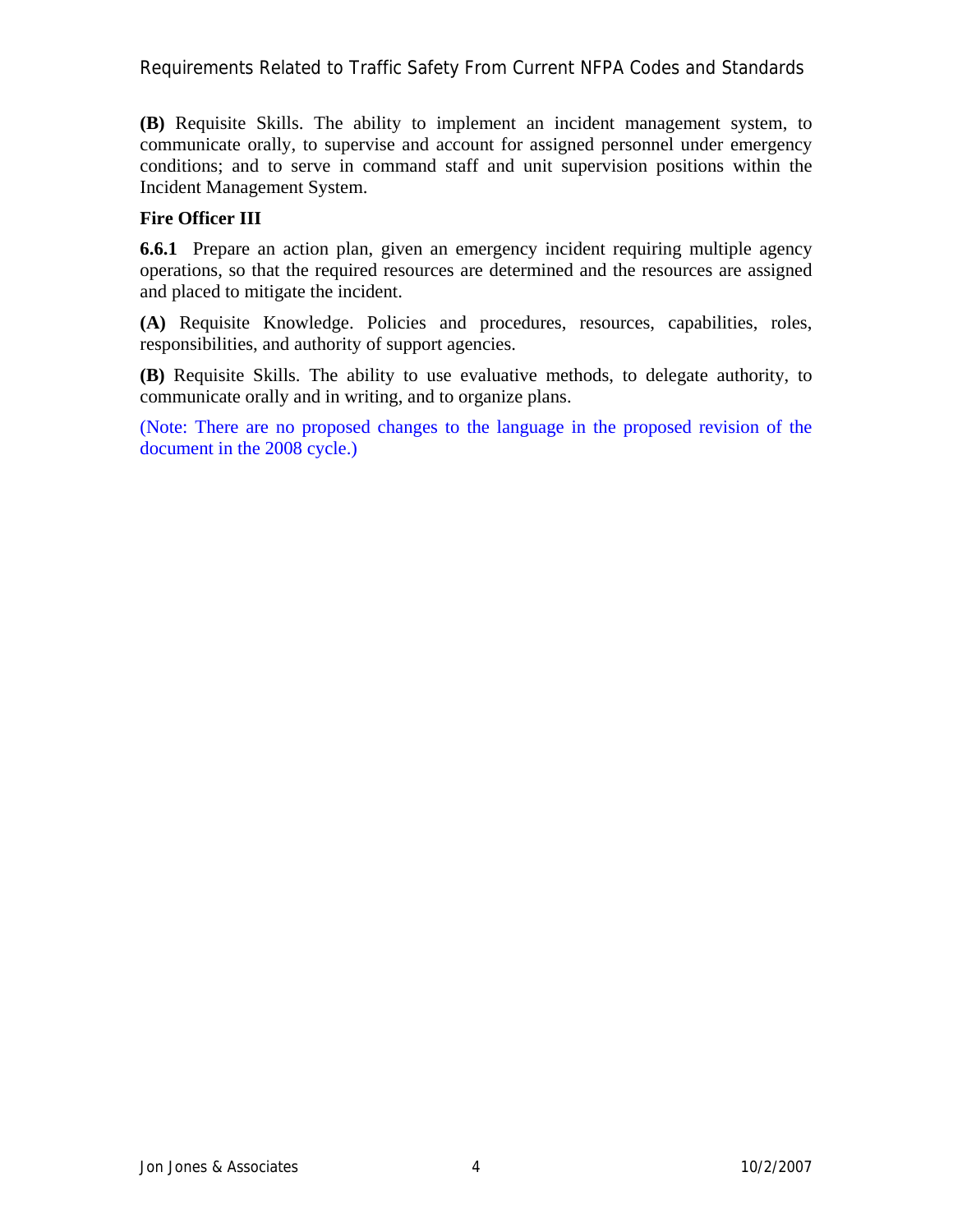# NFPA 1500, 2007 Edition

**8.7\*** Traffic Incidents.

**A.8.7** For additional information on establishing safe practices at highway incidents, see the NFSIMSC publication, *Incident Management System Model Procedures Guide for Highway Incidents*, the U.S. Fire Administration publication FA-272, *Emergency Vehicle Safety Initiative*, and the U.S. DOT publication, *Manual on Uniform Traffic Control Devices for Streets and Highways*, Chapter 6I.

**8.7.1** When members are operating at an emergency incident and their assignment places them in potential conflict with motor vehicle traffic, all efforts shall be made to protect the members.

**8.7.2** Each department shall establish, implement, and enforce standard operating procedures regarding emergency operations for traffic incidents.

**8.7.3** Apparatus and warning devices shall be placed to take advantage of topography and weather conditions (uphill/ upwind) and to protect fire fighters from traffic.

**8.7.4** Fire apparatus shall be positioned in a blocking position, so if it is struck it will protect members and other persons at the incident scene.

**8.7.4.1** When acting as a shield, apparatus warning lights shall remain on, if appropriate.

**8.7.4.2** All additional responding vehicles, when arriving on the scene, shall position beyond the traffic barrier unless their function requires placement before the barrier.

**8.7.5\*** One or more of the following warning devices shall be used to warn oncoming traffic of the emergency operations and the hazards to members operating at the incident:

(1) Fluorescent and retro-reflective warning devices such as traffic cones

(2) Federal Highway Administration (FHWA)-approved 48 in. by 48 in. retroreflective signs stating "Emergency Scene Ahead" (with directional arrow overlay)

(3) Illuminated warning devices such as highway flares

(4) Other warning devices appropriate to warn oncoming traffic of the emergency operations

**A.8.7.5** Warning signs should be placed in the following sequence based on the expected on-scene time:

(1) The initial arriving apparatus should deploy the sign as shown in "Phase A" in Figure A.8.7.5.

(2) If the incident is expected to take longer than 15 to 30 minutes, a second sign should be deployed as shown in "Phase B" in Figure A.8.7.5, and the original "Emergency Scene Ahead" sign should be changed to the appropriate directional arrow.

**8.7.6** Warning devices shall be placed and utilized with proper considerations given to visual obstruction such as hills, curves, blind spots, or unusual localized weather conditions such as fog or rain.